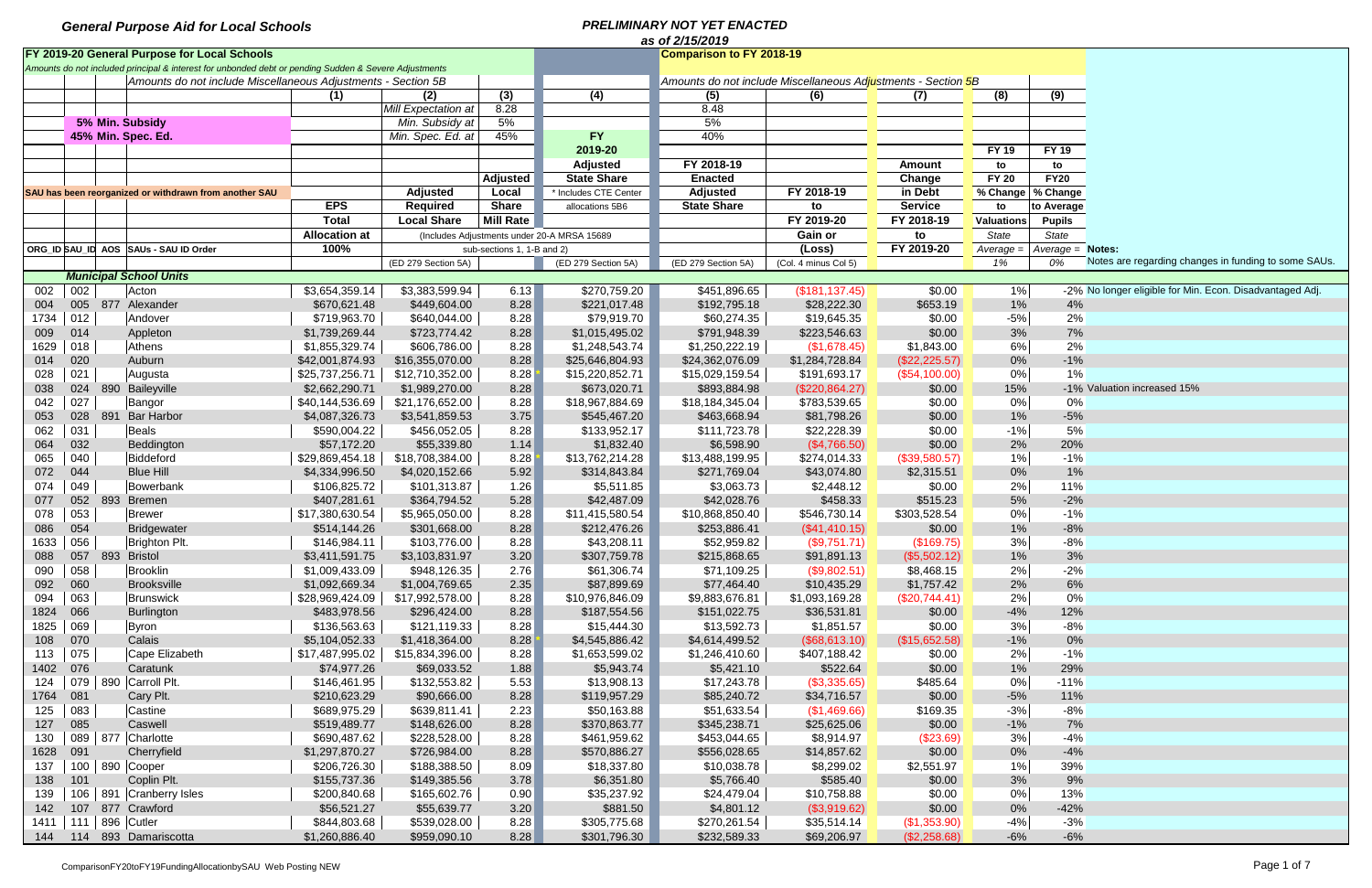|      | as of 2/15/2019 |  |                                                                                                       |                           |                     |                            |                                             |                                                               |                      |                  |                   |                     |                                                          |  |
|------|-----------------|--|-------------------------------------------------------------------------------------------------------|---------------------------|---------------------|----------------------------|---------------------------------------------|---------------------------------------------------------------|----------------------|------------------|-------------------|---------------------|----------------------------------------------------------|--|
|      |                 |  | FY 2019-20 General Purpose for Local Schools                                                          |                           |                     |                            |                                             | <b>Comparison to FY 2018-19</b>                               |                      |                  |                   |                     |                                                          |  |
|      |                 |  | Amounts do not included principal & interest for unbonded debt or pending Sudden & Severe Adjustments |                           |                     |                            |                                             |                                                               |                      |                  |                   |                     |                                                          |  |
|      |                 |  | Amounts do not include Miscellaneous Adjustments - Section 5B                                         |                           |                     |                            |                                             | Amounts do not include Miscellaneous Adjustments - Section 5B |                      |                  |                   |                     |                                                          |  |
|      |                 |  |                                                                                                       | (1)                       | (2)                 | (3)                        | (4)                                         | (5)                                                           | (6)                  | (7)              | (8)               | (9)                 |                                                          |  |
|      |                 |  |                                                                                                       |                           | Mill Expectation at | 8.28                       |                                             | 8.48                                                          |                      |                  |                   |                     |                                                          |  |
|      |                 |  | 5% Min. Subsidy                                                                                       |                           | Min. Subsidy at     | 5%                         |                                             | 5%                                                            |                      |                  |                   |                     |                                                          |  |
|      |                 |  | 45% Min. Spec. Ed.                                                                                    |                           | Min. Spec. Ed. at   | 45%                        | <b>FY</b>                                   | 40%                                                           |                      |                  |                   |                     |                                                          |  |
|      |                 |  |                                                                                                       |                           |                     |                            | 2019-20                                     |                                                               |                      |                  | <b>FY 19</b>      | <b>FY 19</b>        |                                                          |  |
|      |                 |  |                                                                                                       |                           |                     |                            | <b>Adjusted</b>                             | FY 2018-19                                                    |                      | <b>Amount</b>    | to                | to                  |                                                          |  |
|      |                 |  |                                                                                                       |                           |                     | <b>Adjusted</b>            | <b>State Share</b>                          | <b>Enacted</b>                                                |                      | Change           | <b>FY 20</b>      | <b>FY20</b>         |                                                          |  |
|      |                 |  | SAU has been reorganized or withdrawn from another SAU                                                |                           | <b>Adjusted</b>     | Local                      | * Includes CTE Center                       | <b>Adjusted</b>                                               | FY 2018-19           | in Debt          |                   | % Change   % Change |                                                          |  |
|      |                 |  |                                                                                                       | <b>EPS</b>                | <b>Required</b>     | <b>Share</b>               | allocations 5B6                             | <b>State Share</b>                                            | to                   | <b>Service</b>   | to                | to Average          |                                                          |  |
|      |                 |  |                                                                                                       | <b>Total</b>              | <b>Local Share</b>  | <b>Mill Rate</b>           |                                             |                                                               | FY 2019-20           | FY 2018-19       | <b>Valuations</b> | <b>Pupils</b>       |                                                          |  |
|      |                 |  |                                                                                                       | <b>Allocation at</b>      |                     |                            | (Includes Adjustments under 20-A MRSA 15689 |                                                               | Gain or              | to               | State             | State               |                                                          |  |
|      |                 |  | ORG ID SAU ID AOS SAUS - SAU ID Order                                                                 | 100%                      |                     | sub-sections 1, 1-B and 2) |                                             |                                                               | (Loss)               | FY 2019-20       | Average =         | $Average = Notes$ : |                                                          |  |
|      |                 |  |                                                                                                       |                           | (ED 279 Section 5A) |                            | (ED 279 Section 5A)                         | (ED 279 Section 5A)                                           | (Col. 4 minus Col 5) |                  | 1%                | 0%                  | Notes are regarding changes in funding to some SAUs.     |  |
| 1661 | 116             |  | Dayton                                                                                                | $\overline{4,038,981.55}$ | \$1,797,312.00      | 8.28                       | \$2,241,669.55                              | \$2,145,893.24                                                | \$95,776.31          | \$909.44         | 1%                | 0%                  |                                                          |  |
| 147  | 117             |  | Deblois                                                                                               | \$135,767.57              | \$122,765.99        | 3.32                       | \$13,001.58                                 | \$8,534.12                                                    | \$4,467.46           | \$0.00           | $-6%$             | 10%                 |                                                          |  |
| 148  |                 |  | 118   847   Dedham                                                                                    | \$2,422,752.24            | \$1,968,846.00      | 8.28                       | \$453,906.24                                | \$589,132.72                                                  | (\$135,226.48)       | (\$6,280.25)     | 2%                | $-5%$               |                                                          |  |
| 150  | 121             |  | Dennistown Plt.                                                                                       | \$57,104.10               | \$48,820.27         | 5.40                       | \$8,283.83                                  | \$7,398.60                                                    | \$885.23             | \$0.00           | 6%                | $-8%$               |                                                          |  |
| 151  | 122             |  | 877 Dennysville                                                                                       | \$329,083.94              | \$157,320.00        | 8.28                       | \$171,763.94                                | \$173,372.34                                                  | (\$1,608.40)         | (\$3,030.66)     | $-1%$             | $-6%$               |                                                          |  |
| 154  | 129             |  | 890 Drew Plt.                                                                                         | \$35,615.54               | \$34,372.34         | 7.02                       | \$1,243.20                                  | \$7,525.53                                                    | (\$6,282.33)         | \$146.50         | 0%                | 25%                 |                                                          |  |
| 1998 | 133             |  | Eagle Lake                                                                                            | \$901,264.74              | \$704,352.00        | 8.28                       | \$196,912.74                                | \$279,668.14                                                  | (\$82,755.40)        | \$0.00           | 2%                | $-10%$              |                                                          |  |
|      |                 |  |                                                                                                       |                           |                     |                            |                                             |                                                               |                      |                  |                   |                     | Subsidy count decreased 5%; Disadvantaged Rate           |  |
| 1400 | 135             |  | 896 East Machias                                                                                      | \$2,274,096.58            | \$738,714.00        | 8.28                       | \$1,535,382.58                              | \$1,636,588.90                                                | (\$101, 206.32)      | \$1,794.49       | 0%                |                     | -5% decreased 5%                                         |  |
| 157  | 136             |  | East Millinocket                                                                                      | \$1,995,760.55            | \$540,270.00        | 8.28                       | \$1,455,490.55                              | \$1,475,875.10                                                | (\$20,384.55)        | \$0.00           | $-9%$             | $-4%$               |                                                          |  |
| 160  | 137             |  | Easton                                                                                                | \$2,023,528.76            | \$1,886,214.34      | 7.31                       | \$137,314.42                                | \$240,523.62                                                  | (\$103,209.20)       | \$0.00           | $-3%$             |                     | -4% No longer eligible for Min. Econ. Disadvantaged Adj. |  |
| 163  | 138             |  | 877 Eastport                                                                                          | \$1,195,657.79            | \$1,031,311.02      | 7.27                       | \$164,346.77                                | \$154,900.72                                                  | \$9,446.05           | \$0.00           | 1%                | $-1%$               |                                                          |  |
| 166  | 140             |  | 898 Edgecomb                                                                                          | \$1,933,061.25            | \$1,708,429.14      | 7.77                       | \$224,632.11                                | \$230,375.47                                                  | (\$5,743.36)         | \$1,174.66       | $1\%$             | 0%                  |                                                          |  |
| 1663 | 144             |  | Ellsworth                                                                                             | \$15,121,958.53           | \$8,689,446.00      | 8.28                       | \$7,929,571.46                              | \$7,029,368.18                                                | \$900,203.28         | (\$2,565.87)     | 1%                | 3%                  |                                                          |  |
| 1627 | 148             |  | Eustis                                                                                                | \$778,939.01              | \$714,566.37        | 4.38                       | \$64,372.64                                 | \$134,963.75                                                  | (\$70,591.11)        | \$0.00           | 0%                | $-3%$               |                                                          |  |
| 174  | 151             |  | Falmouth                                                                                              | \$27,579,130.32           | \$19,299,438.00     | 8.28                       | \$8,279,692.32                              | \$7,786,685.88                                                | \$493,006.44         | (\$77,263.83)    | 2%                | 0%                  |                                                          |  |
| 180  | 154             |  | 897 Fayette                                                                                           | \$1,446,489.75            | \$1,345,500.00      | 8.28                       | \$100,989.75                                | \$55,400.60                                                   | \$45,589.15          | (\$488.88)       | $-1%$             | 6%                  |                                                          |  |
| 188  | 167             |  | 898 Georgetown                                                                                        | \$1,303,591.52            | \$1,182,231.24      | 2.66                       | \$121,360.28                                | \$121,359.70                                                  | \$0.58               | (\$631.84)       | $-5%$             | 0%                  |                                                          |  |
| 190  | 168             |  | Gilead                                                                                                | \$337,632.46              | \$258,750.00        | 8.28                       | \$78,882.46                                 | \$49,791.15                                                   | \$29,091.31          | \$0.00           | $-1%$             | 5%                  |                                                          |  |
| 191  | 169             |  | Glenburn                                                                                              | \$7,141,123.44            | \$2,388,642.00      | 8.28                       | \$4,752,481.44                              | \$4,452,114.58                                                | \$300,366.86         | \$1,801.44       | 0%                | 3%                  |                                                          |  |
| 193  | 170             |  | Glenwood Plt.                                                                                         | \$0.00                    | \$0.00              | 0.00                       | \$0.00                                      | \$0.00                                                        | \$0.00               | \$0.00           | 22%               | 0%                  |                                                          |  |
| 194  | 171             |  | Gorham                                                                                                | \$32,271,076.00           | \$13,321,830.00     | 8.28                       | \$18,949,246.00                             | \$18,402,667.33                                               | \$546,578.67         | $($ \$59,136.86) | 2%                | 1%                  |                                                          |  |
| 205  | 174             |  | <b>Grand Isle</b>                                                                                     | \$426,659.33              | \$173,328.00        | 8.28                       | \$253,331.33                                | \$223,497.04                                                  | \$29,834.29          | \$0.00           | 7%                | 14%                 |                                                          |  |
| 207  | 175             |  | 890 Grand Lake Str Plt.                                                                               | \$126,478.29              | \$115,412.80        | 3.37                       | \$11,065.49                                 | \$4,728.37                                                    | \$6,337.12           | \$0.00           | 0%                | 0%                  |                                                          |  |
| 208  | 177             |  | Greenbush                                                                                             | \$2,399,821.19            | \$497,766.00        | 8.28                       | \$1,902,055.19                              | \$1,908,811.75                                                | (\$6,756.56)         | (\$837.56)       | 4%                |                     | 0% Valuation increased 4%                                |  |
| 210  | 180             |  | Greenville                                                                                            | \$2,042,183.52            | \$1,732,133.61      | 6.08                       | \$310,049.91                                | \$284,398.68                                                  | \$25,651.23          | \$0.00           | 1%                | $-3%$               |                                                          |  |
| 1664 | 187             |  | Hancock                                                                                               | \$3,210,074.75            | \$2,907,660.00      | 8.28                       | \$302,414.75                                | \$222,209.62                                                  | \$80,205.13          | (\$369.32)       | 3%                | 0%                  |                                                          |  |
| 217  |                 |  | 189   894   Harmony                                                                                   | \$1,199,784.80            | \$430,974.00        | 8.28                       | \$768,810.80                                | \$781,070.02                                                  | (\$12,259.22)        | \$0.00           | 0%                | $-4%$               |                                                          |  |
| 219  | 197             |  | Hermon                                                                                                | \$10,262,793.32           | \$4,068,102.00      | 8.28                       | \$6,194,691.32                              | \$6,025,856.64                                                | \$168,834.68         | (\$21,024.00)    | 2%                | 1%                  |                                                          |  |
| 224  | 199             |  | Highland Plt.                                                                                         | \$95,466.18               | \$80,790.65         | 7.87                       | \$14,675.53                                 | \$35,560.22                                                   | (\$20,884.69)        | \$0.00           | 7%                | 0%                  |                                                          |  |
| 225  | 204             |  | Hope                                                                                                  | \$2,038,178.98            | \$881,919.82        | 8.28                       | \$1,156,259.16                              | \$874,826.34                                                  | \$281,432.82         | \$0.00           | $-19%$            | $-7%$               |                                                          |  |
| 227  | 210             |  | Isle Au Haut                                                                                          | \$80,280.89               | \$75,621.51         | 0.91                       | \$4,659.38                                  | \$11,241.58                                                   | (\$6,582.20)         | (\$606.19)       | $-1%$             | $-6%$               |                                                          |  |
| 229  | 211             |  | Islesboro                                                                                             | \$853,025.94              | \$755,238.49        | 1.99                       | \$97,787.45                                 | \$98,021.86                                                   | (\$234.41)           | \$0.00           | $-20%$            | $-7%$               |                                                          |  |
| 235  |                 |  | 215   893 $\vert$ Jefferson                                                                           | \$4,575,712.72            | \$2,839,488.00      | 8.28                       | \$1,736,224.72                              | \$1,792,380.34                                                | (\$56,155.62)        | (\$14,007.05)    | 1%                | 4%                  |                                                          |  |
| 237  |                 |  | 216 896 Jonesboro                                                                                     | \$731,851.72              | \$510,876.00        | 8.28                       | \$220,975.72                                | \$217,208.91                                                  | \$3,766.81           | (\$2,585.76)     | $-1\%$            | $-7%$               |                                                          |  |
|      |                 |  |                                                                                                       |                           |                     |                            |                                             |                                                               |                      |                  |                   |                     | Elementary EPS rate dropped; Disadvantaged Rate          |  |
|      |                 |  |                                                                                                       |                           |                     |                            |                                             |                                                               |                      |                  |                   |                     | decreased 4%; Special Education allocation dropped       |  |
| 239  | 217             |  | Jonesport                                                                                             | \$983,086.19              | \$861,443.75        | 8.28                       | \$121,642.44                                | \$208,834.90                                                  | (\$87,192.46)        | \$0.00           | $-4%$             |                     | $-7\%$ \$70,000                                          |  |
| 241  | 222             |  | Kingsbury Plt.                                                                                        | \$0.00                    | \$0.00              | 0.00                       | \$0.00                                      | \$0.00                                                        | \$0.00               | \$0.00           | 10%               | $0\%$               |                                                          |  |
| 242  | 223             |  | Kittery                                                                                               | \$12,593,043.84           | \$11,058,561.61     | 7.09                       | \$1,534,482.23                              | \$1,141,189.96                                                | \$393,292.27         | \$0.00           | 2%                | $-2%$               |                                                          |  |
| 1351 | 226             |  | Lake View Plt.                                                                                        | \$42,482.42               | \$40,634.27         | 0.39                       | \$1,848.15                                  | \$1,313.03                                                    | \$535.12             | \$0.00           | $-3%$             | 38%                 |                                                          |  |
| 247  |                 |  | 227 890 Lakeville                                                                                     | \$37,228.41               | \$35,776.91         | 0.53                       | \$1,451.50                                  | \$1,112.83                                                    | \$338.67             | \$758.46         | $0\%$             | 29%                 |                                                          |  |

ComparisonFY20toFY19FundingAllocationbySAU Web Posting NEW Page 2 of 7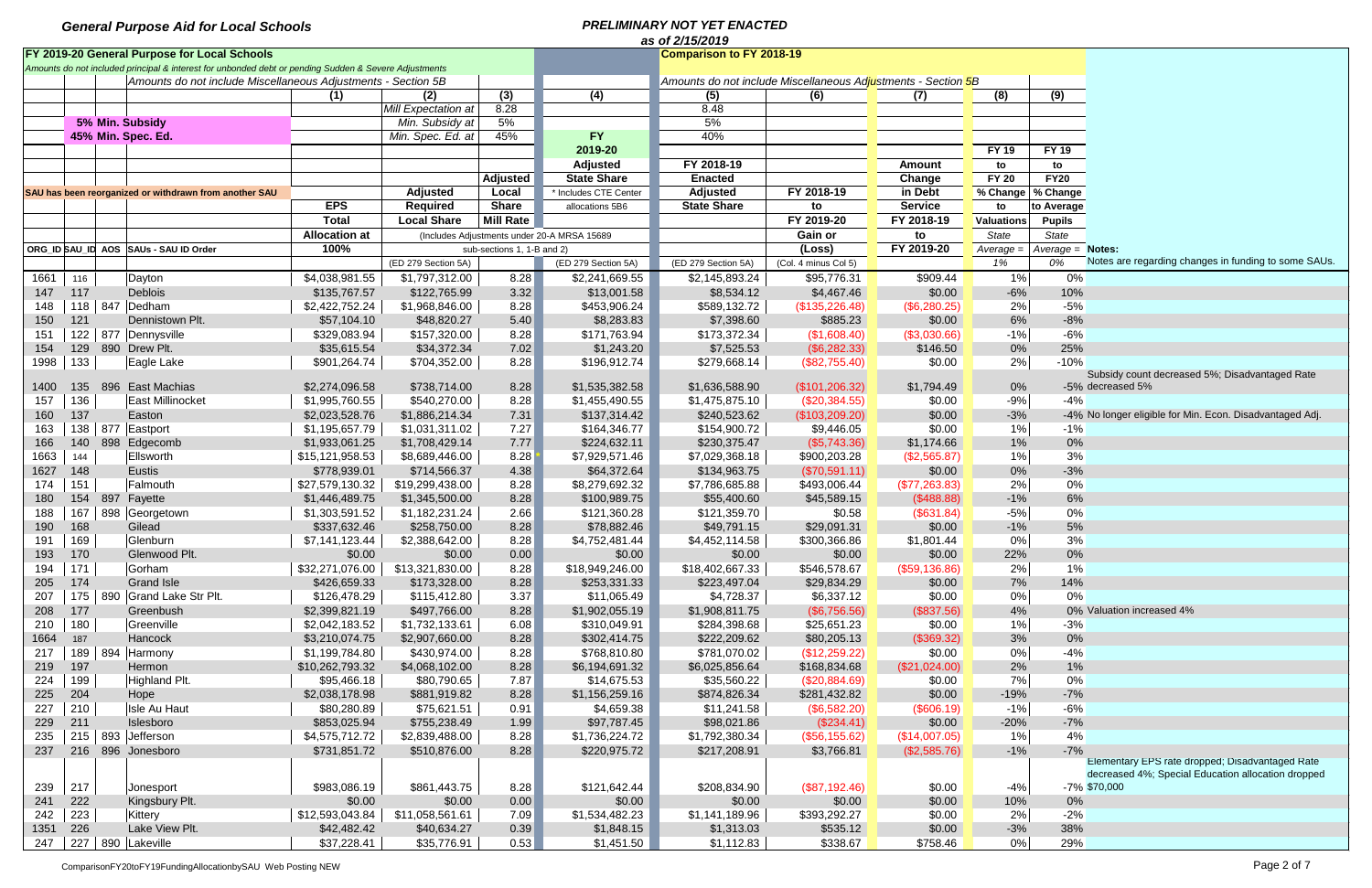|          | as of 2/15/2019                                                                 |  |                                                                                                       |                             |                             |                            |                                             |                            |                                                               |                      |                   |                     |                                                              |  |
|----------|---------------------------------------------------------------------------------|--|-------------------------------------------------------------------------------------------------------|-----------------------------|-----------------------------|----------------------------|---------------------------------------------|----------------------------|---------------------------------------------------------------|----------------------|-------------------|---------------------|--------------------------------------------------------------|--|
|          | FY 2019-20 General Purpose for Local Schools<br><b>Comparison to FY 2018-19</b> |  |                                                                                                       |                             |                             |                            |                                             |                            |                                                               |                      |                   |                     |                                                              |  |
|          |                                                                                 |  | Amounts do not included principal & interest for unbonded debt or pending Sudden & Severe Adjustments |                             |                             |                            |                                             |                            |                                                               |                      |                   |                     |                                                              |  |
|          |                                                                                 |  | Amounts do not include Miscellaneous Adjustments - Section 5B                                         |                             |                             |                            |                                             |                            | Amounts do not include Miscellaneous Adjustments - Section 5B |                      |                   |                     |                                                              |  |
|          |                                                                                 |  |                                                                                                       | (1)                         | (2)                         | (3)                        | (4)                                         | (5)                        | (6)                                                           | (7)                  | (8)               | (9)                 |                                                              |  |
|          |                                                                                 |  |                                                                                                       |                             | Mill Expectation at         | 8.28                       |                                             | 8.48                       |                                                               |                      |                   |                     |                                                              |  |
|          |                                                                                 |  | 5% Min. Subsidy                                                                                       |                             | Min. Subsidy at             | 5%                         |                                             | 5%                         |                                                               |                      |                   |                     |                                                              |  |
|          |                                                                                 |  | 45% Min. Spec. Ed.                                                                                    |                             | Min. Spec. Ed. at           | 45%                        | <b>FY</b>                                   | 40%                        |                                                               |                      |                   |                     |                                                              |  |
|          |                                                                                 |  |                                                                                                       |                             |                             |                            | 2019-20                                     |                            |                                                               |                      | <b>FY 19</b>      | <b>FY 19</b>        |                                                              |  |
|          |                                                                                 |  |                                                                                                       |                             |                             |                            | <b>Adjusted</b>                             | FY 2018-19                 |                                                               | <b>Amount</b>        | to                | to                  |                                                              |  |
|          |                                                                                 |  |                                                                                                       |                             |                             | <b>Adjusted</b>            | <b>State Share</b>                          | <b>Enacted</b>             |                                                               | Change               | <b>FY 20</b>      | <b>FY20</b>         |                                                              |  |
|          |                                                                                 |  | SAU has been reorganized or withdrawn from another SAU                                                |                             | <b>Adjusted</b>             | Local                      | * Includes CTE Center                       | <b>Adjusted</b>            | FY 2018-19                                                    | in Debt              |                   | % Change   % Change |                                                              |  |
|          |                                                                                 |  |                                                                                                       | <b>EPS</b>                  | <b>Required</b>             | <b>Share</b>               | allocations 5B6                             | <b>State Share</b>         | to                                                            | <b>Service</b>       | to                | to Average          |                                                              |  |
|          |                                                                                 |  |                                                                                                       | <b>Total</b>                | <b>Local Share</b>          | <b>Mill Rate</b>           |                                             |                            | FY 2019-20                                                    | FY 2018-19           | <b>Valuations</b> | <b>Pupils</b>       |                                                              |  |
|          |                                                                                 |  |                                                                                                       | <b>Allocation at</b>        |                             |                            | (Includes Adjustments under 20-A MRSA 15689 |                            | Gain or                                                       | to                   | State             | <b>State</b>        |                                                              |  |
|          |                                                                                 |  | ORG ID SAU ID AOS SAUS - SAU ID Order                                                                 | 100%                        |                             | sub-sections 1, 1-B and 2) |                                             |                            | (Loss)                                                        | FY 2019-20           | Average =         | Average = Notes:    |                                                              |  |
|          |                                                                                 |  |                                                                                                       |                             | (ED 279 Section 5A)         |                            | (ED 279 Section 5A)                         | (ED 279 Section 5A)        | (Col. 4 minus Col 5)                                          |                      | 1%                | 0%                  | Notes are regarding changes in funding to some SAUs.         |  |
|          |                                                                                 |  |                                                                                                       |                             |                             |                            |                                             |                            |                                                               |                      |                   |                     |                                                              |  |
| 1665 228 |                                                                                 |  | Lamoine                                                                                               | \$1,923,005.25              | \$1,748,738.50              | 6.52                       | \$174,266.75                                | \$91,907.70                | \$82,359.05                                                   | (\$484.00)           | 1%                | 6%                  |                                                              |  |
| 250      | 233                                                                             |  | Lewiston                                                                                              | \$77,812,144.83             | \$18,426,036.00             | 8.28                       | \$62,691,244.25                             | \$61,617,364.42            | \$1,073,879.83                                                | (\$96,010.35)        | 0%                | 1%                  |                                                              |  |
| 2040     | 236                                                                             |  | Limestone                                                                                             | \$2,325,377.47              | \$537,372.00                | 8.28                       | \$1,788,005.47                              |                            | \$1,788,005.47                                                | \$441,817.59         | $-4%$             |                     | 1% Withdrew from RSU 39 effective FY 20                      |  |
| 263      | 239                                                                             |  | Lincoln Plt.                                                                                          | \$0.00                      | \$0.00                      | 0.00                       | \$0.00                                      | \$0.00                     | \$0.00                                                        | \$0.00               | 2%                | 0%                  |                                                              |  |
| 264      | 240                                                                             |  | Lincolnville                                                                                          | \$2,708,209.01              | \$2,165,754.06              | 8.28                       | \$542,454.95                                | \$337,500.22               | \$204,954.73                                                  | (\$13,295.85)        | $-11%$            | $3%$                |                                                              |  |
| 266      | 242                                                                             |  | Lisbon                                                                                                | \$13,543,442.88             | \$4,486,794.00              | 8.28                       | \$9,056,648.88                              | \$8,841,258.78             | \$215,390.10                                                  | (\$24,789.71)        | 2%                | $-1%$               |                                                              |  |
| 275      | 247                                                                             |  | 891 Frenchboro                                                                                        | \$40,651.29                 | \$31,775.04                 | 2.54                       | \$8,876.25                                  | \$6,407.50                 | \$2,468.75                                                    | \$0.00               | $-2%$             | 0%                  |                                                              |  |
| 1401     | 249                                                                             |  | Lowell                                                                                                | \$334,860.46                | \$302,593.95                | 6.41                       | \$32,266.51                                 | \$23,823.72                | \$8,442.79                                                    | \$0.00               | 1%                | 1%                  |                                                              |  |
|          |                                                                                 |  |                                                                                                       |                             |                             |                            |                                             |                            |                                                               |                      |                   |                     |                                                              |  |
| 277      | 253                                                                             |  | 896 Machias                                                                                           | \$2,895,424.99              | \$1,119,456.00              | 8.28                       | \$2,090,708.57                              | \$2,373,692.95             | (\$282,984.38)                                                | \$0.00               | 2%                |                     | -6% Subsidy count decreased 6%; slight increase to valuation |  |
| 1412     | 254                                                                             |  | 896 Machiasport                                                                                       | \$850,586.27                | \$696,223.85                | 6.29                       | \$154,362.42                                | \$154,764.87               | (\$402.45)                                                    | (\$1,800.17)         | 1%                | -6%                 |                                                              |  |
| 281      | 255                                                                             |  | 890 Macwahoc Plt.                                                                                     | \$82,102.24                 | \$71,689.05                 | 6.61                       | \$10,413.19                                 | \$4,976.82                 | \$5,436.37                                                    | \$42.72              | 14%               | $-7%$               |                                                              |  |
| 282      | 256                                                                             |  | Madawaska                                                                                             | \$5,228,219.79              | \$2,573,148.00              | 8.28                       | \$2,655,071.79                              | \$2,635,315.39             | \$19,756.40                                                   | \$0.00               | 0%                | $-1%$               |                                                              |  |
| 290      | 263                                                                             |  | 896 Marshfield                                                                                        | \$799,013.73                | \$309,258.00                | 8.28                       | \$489,755.73                                | \$462,505.72               | \$27,250.01                                                   | \$6,879.49           | 0%                | 2%                  |                                                              |  |
| 293      | 270                                                                             |  | 890 Meddybemps                                                                                        | \$58,766.00                 | \$50,547.76                 | 1.90                       | \$8,218.24                                  | \$5,090.60                 | \$3,127.64                                                    | \$0.00               | $-2%$             | $-25%$              |                                                              |  |
| 294      |                                                                                 |  | 271 866 Medway                                                                                        | \$1,630,342.36              | \$488,934.00                | 8.28                       | \$1,141,408.36                              | \$1,040,532.58             | \$100,875.78                                                  | \$0.00               | $-3%$             | 2%                  |                                                              |  |
| 296      | 276                                                                             |  | Milford                                                                                               | \$4,545,471.01              | \$1,492,056.00              | 8.28                       | \$3,053,415.01                              | \$3,075,606.08             | (\$22,191.07)                                                 | (\$1,617.86)         | 2%                | $0\%$               |                                                              |  |
| 298      | 277                                                                             |  | Millinocket                                                                                           | \$4,727,556.68              | \$1,348,398.00              | 8.28                       | \$3,379,158.68                              | \$3,261,783.03             | \$117,375.65                                                  | \$0.00               | $-13%$            | $-3%$               |                                                              |  |
| 304      | 280                                                                             |  | Monhegan Plt                                                                                          | \$33,822.25                 | \$29,899.33                 | 0.36                       | \$3,922.92                                  | \$7,431.45                 | (\$3,508.53)                                                  | \$0.00               | $-3%$             | $-47%$              |                                                              |  |
| 1995     | 287                                                                             |  | Moro Plt                                                                                              | \$8,363.56                  | \$8,060.76                  | 1.23                       | \$302.80                                    | \$144.03                   | \$158.77                                                      | \$0.00               | 1%                | 0%                  |                                                              |  |
| 311      | 291                                                                             |  | 891 Mount Desert                                                                                      | \$1,960,121.86              | \$1,690,320.58              | 1.23                       | \$269,801.28                                | \$240,845.75               | \$28,955.53                                                   | \$0.00               | $-1%$             | $-4%$               |                                                              |  |
| 315      | 294                                                                             |  | Nashville Plt.                                                                                        | \$51,943.43                 | \$43,879.88                 | 0.98                       | \$8,063.55                                  | \$5,082.08                 | \$2,981.47                                                    | \$0.00               | 9%                | 0%                  |                                                              |  |
| 316      | 297                                                                             |  | 893 Newcastle                                                                                         | \$956,846.37                | \$754,957.77                | 8.28                       | \$201,888.60                                | \$142,174.37               | \$59,714.23                                                   | \$6,152.85           | 2%                | 3%                  |                                                              |  |
| 317      | 305                                                                             |  | New Sweden                                                                                            | \$560,700.19                | \$305,670.00                | 8.28                       | \$255,030.19                                | \$284,003.99               | (\$28,973.80)                                                 | \$0.00               | 0%                | $-8%$               |                                                              |  |
| 319      | 307                                                                             |  | 893 Nobleboro                                                                                         | \$2,593,369.07              | \$2,351,098.89              | 7.53                       | \$242,270.18                                | \$227,576.96               | \$14,693.22                                                   | \$2,164.56           | 1%                | $-4%$               |                                                              |  |
| 321      |                                                                                 |  | 310 896 Northfield                                                                                    | \$286,679.73                | \$270,601.33                | 5.43                       | \$16,078.40                                 | \$9,684.85                 | \$6,393.55                                                    | (\$158.06)           | 3%                | 2%                  |                                                              |  |
| 1735     | 312                                                                             |  | Northport                                                                                             | \$1,961,479.13              | \$1,828,285.65              | 5.59                       | \$133,193.48                                | \$222,370.55               | (\$89,177.07)                                                 | (\$5,982.55)         | 2%                |                     | 0% No longer eligible for Min. Econ. Disadvantaged Adj.      |  |
| 335      | 322                                                                             |  | Orient                                                                                                | \$223,368.97                | \$204,267.62                | 4.26                       | \$19,101.35                                 | \$14,872.41                | \$4,228.94                                                    | \$0.00               | $-1\%$            | 11%                 |                                                              |  |
| 342      |                                                                                 |  | 325   847   Orrington                                                                                 | \$5,953,786.31              | \$2,956,098.00              | 8.28                       | \$2,997,688.31                              | \$2,724,849.63             | \$272,838.68                                                  | \$5,527.99           | 1%                | 2%                  |                                                              |  |
| 345      | 327                                                                             |  | Otis                                                                                                  | \$789,757.35                | \$686,848.97                | 4.54                       | \$102,908.38                                | \$115,996.84               | (\$13,088.46)                                                 | (\$1,298.64)         | 2%                | 1%                  |                                                              |  |
| 349      |                                                                                 |  | 339   877   Pembroke                                                                                  | \$1,123,237.93              | \$588,570.00                | 8.28                       | \$534,667.93                                | \$523,085.61               | \$11,582.32                                                   | (\$2,758.21)         | 1%                | $-3%$               |                                                              |  |
| 351      | 340                                                                             |  | Penobscot                                                                                             | \$1,280,454.41              | \$1,119,312.44              | 5.79                       | \$161,141.97                                | \$70,126.93                | \$91,015.04                                                   | (\$4,473.34)         | 3%                | 6%                  |                                                              |  |
| 353      |                                                                                 |  | 342   877   Perry                                                                                     | \$1,195,299.15              | \$811,026.00                | 8.28                       | \$384,273.15                                | \$423,710.91               | (\$39,437.76)                                                 | (\$1,181.66)         | $-1%$             | $-6%$               |                                                              |  |
|          | 348                                                                             |  |                                                                                                       |                             |                             |                            |                                             |                            |                                                               |                      |                   | $-9%$               |                                                              |  |
| 359      | 351                                                                             |  | Pleasant Rdge Pl                                                                                      | \$43,843.81<br>\$637,471.64 | \$42,128.18<br>\$436,724.99 | 0.35<br>6.60               | \$1,715.63<br>\$200,746.65                  | \$5,267.07<br>\$192,877.64 | (\$3,551.44)<br>\$7,869.01                                    | \$0.00<br>\$6,972.01 | 1%<br>$-5%$       | 0%                  |                                                              |  |
| 1509     |                                                                                 |  | Portage Lake                                                                                          |                             |                             |                            |                                             |                            |                                                               |                      |                   |                     |                                                              |  |
| 364      | 353                                                                             |  | Portland                                                                                              | \$84,658,230.07             | \$70,510,824.00             | 8.28                       | \$17,457,758.33                             | \$16,848,123.26            | \$609,635.07                                                  | (\$102,318.27)       | 3%                | 0%                  |                                                              |  |
| 387      | 355                                                                             |  | Long Island                                                                                           | \$247,270.36                | \$222,312.43                | 1.44                       | \$24,957.93                                 | \$14,791.14                | \$10,166.79                                                   | \$0.00               | 4%                | 0%                  |                                                              |  |
| 389      |                                                                                 |  | 357 890 Princeton                                                                                     | \$1,324,427.87              | \$497,766.00                | 8.28                       | \$826,661.87                                | \$664,204.60               | \$162,457.27                                                  | \$360.98             | 0%                | 14%                 |                                                              |  |
| 399      | 364                                                                             |  | 890 Reed Plt.                                                                                         | \$129,797.51                | \$108,541.20                | 7.70                       | \$21,256.31                                 | \$32,042.86                | (\$10,786.55)                                                 | (\$792.54)           | 7%                | $-18%$              |                                                              |  |
| 405      |                                                                                 |  | 367 877 Robbinston                                                                                    | \$718,486.30                | \$423,660.00                | 8.28                       | \$294,826.30                                | \$186,893.39               | \$107,932.91                                                  | \$0.00               | 1%                | 14%                 |                                                              |  |
| 408      | 371                                                                             |  | 896 Roque Bluffs                                                                                      | \$309,238.13                | \$275,472.88                | 3.69                       | \$33,765.25                                 | \$31,585.17                | \$2,180.08                                                    | (\$35.13)            | $-2%$             | -8%                 |                                                              |  |
| 1662     | 374                                                                             |  | Saco                                                                                                  | \$30,997,670.94             | \$18,014,520.00             | 8.28                       | \$12,983,150.94                             | \$11,918,387.97            | \$1,064,762.97                                                | (\$5,511.92)         | 2%                | $-1%$               |                                                              |  |

ComparisonFY20toFY19FundingAllocationbySAU Web Posting NEW Page 3 of 7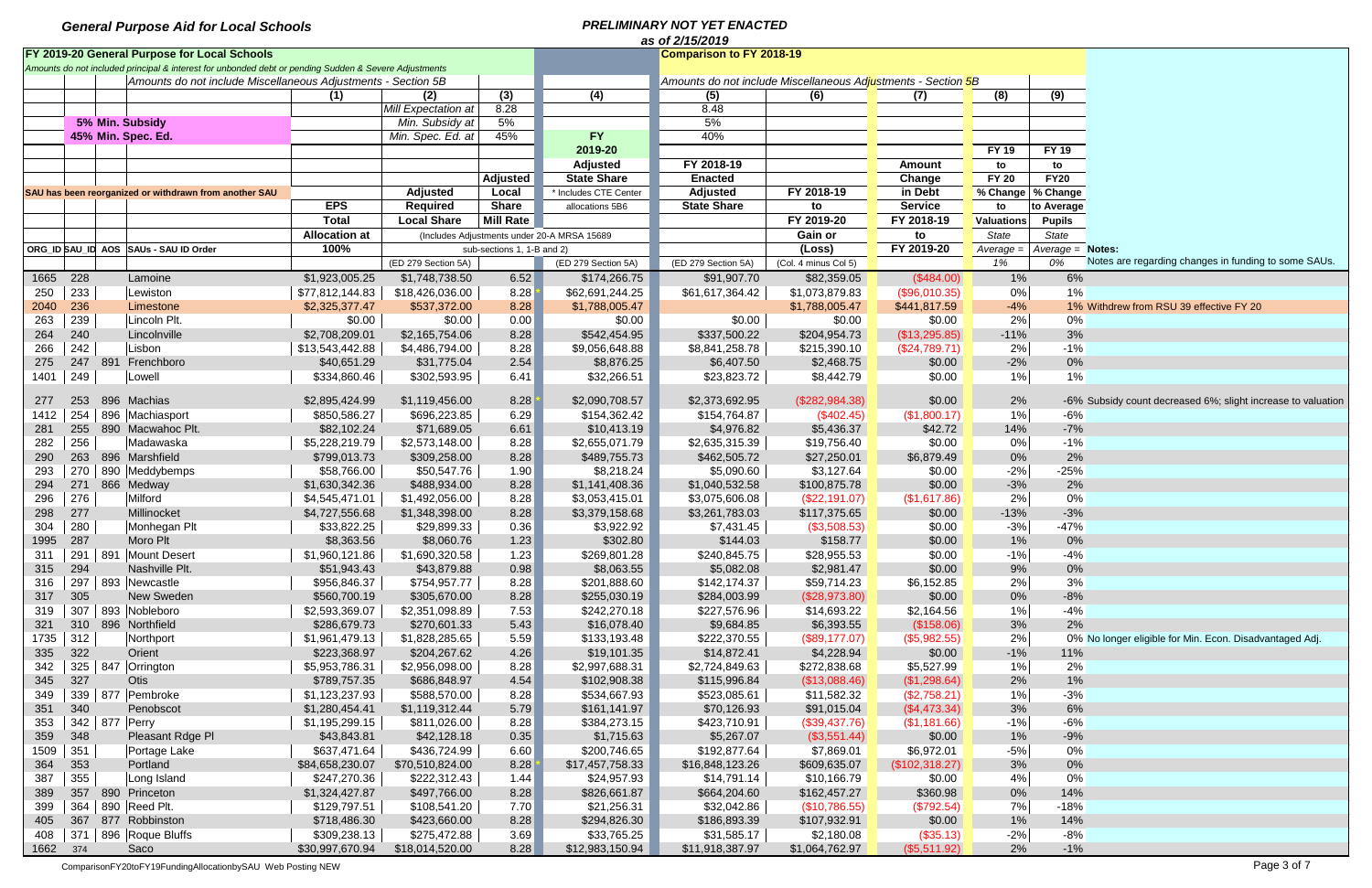|      | as of 2/15/2019 |  |                                                                                                       |                             |                     |                            |                                             |                                                               |                      |                |                   |                     |                                                      |  |
|------|-----------------|--|-------------------------------------------------------------------------------------------------------|-----------------------------|---------------------|----------------------------|---------------------------------------------|---------------------------------------------------------------|----------------------|----------------|-------------------|---------------------|------------------------------------------------------|--|
|      |                 |  | FY 2019-20 General Purpose for Local Schools                                                          |                             |                     |                            |                                             | <b>Comparison to FY 2018-19</b>                               |                      |                |                   |                     |                                                      |  |
|      |                 |  | Amounts do not included principal & interest for unbonded debt or pending Sudden & Severe Adjustments |                             |                     |                            |                                             |                                                               |                      |                |                   |                     |                                                      |  |
|      |                 |  | Amounts do not include Miscellaneous Adjustments - Section 5B                                         |                             |                     |                            |                                             | Amounts do not include Miscellaneous Adjustments - Section 5B |                      |                |                   |                     |                                                      |  |
|      |                 |  |                                                                                                       | (1)                         | (2)                 | (3)                        | (4)                                         | (5)                                                           | (6)                  | (7)            | (8)               | (9)                 |                                                      |  |
|      |                 |  |                                                                                                       |                             | Mill Expectation at | 8.28                       |                                             | 8.48                                                          |                      |                |                   |                     |                                                      |  |
|      |                 |  | 5% Min. Subsidy                                                                                       |                             | Min. Subsidy at     | 5%                         |                                             | 5%                                                            |                      |                |                   |                     |                                                      |  |
|      |                 |  | 45% Min. Spec. Ed.                                                                                    |                             | Min. Spec. Ed. at   | 45%                        | <b>FY</b>                                   | 40%                                                           |                      |                |                   |                     |                                                      |  |
|      |                 |  |                                                                                                       |                             |                     |                            | 2019-20                                     |                                                               |                      |                | <b>FY 19</b>      | <b>FY 19</b>        |                                                      |  |
|      |                 |  |                                                                                                       |                             |                     |                            | <b>Adjusted</b>                             | FY 2018-19                                                    |                      | <b>Amount</b>  | to                | to                  |                                                      |  |
|      |                 |  |                                                                                                       |                             |                     | <b>Adjusted</b>            | <b>State Share</b>                          | <b>Enacted</b>                                                |                      | Change         | <b>FY 20</b>      | <b>FY20</b>         |                                                      |  |
|      |                 |  | SAU has been reorganized or withdrawn from another SAU                                                |                             | <b>Adjusted</b>     | Local                      | * Includes CTE Center                       | <b>Adjusted</b>                                               | FY 2018-19           | in Debt        |                   | % Change   % Change |                                                      |  |
|      |                 |  |                                                                                                       | <b>EPS</b>                  | <b>Required</b>     | <b>Share</b>               | allocations 5B6                             | <b>State Share</b>                                            | to                   | <b>Service</b> | to                | to Average          |                                                      |  |
|      |                 |  |                                                                                                       | <b>Total</b>                | <b>Local Share</b>  | <b>Mill Rate</b>           |                                             |                                                               | FY 2019-20           | FY 2018-19     | <b>Valuations</b> | <b>Pupils</b>       |                                                      |  |
|      |                 |  |                                                                                                       | <b>Allocation at</b>        |                     |                            | (Includes Adjustments under 20-A MRSA 15689 |                                                               | Gain or              | to             | State             | State               |                                                      |  |
|      |                 |  | ORG_ID SAU_ID AOS SAUs - SAU ID Order                                                                 | 100%                        |                     | sub-sections 1, 1-B and 2) |                                             |                                                               | (Loss)               | FY 2019-20     | Average =         | Average = Notes:    |                                                      |  |
|      |                 |  |                                                                                                       |                             | (ED 279 Section 5A) |                            | (ED 279 Section 5A)                         | (ED 279 Section 5A)                                           | (Col. 4 minus Col 5) |                | 1%                | 0%                  | Notes are regarding changes in funding to some SAUs. |  |
| 1738 | 378             |  | Saint George                                                                                          | $\overline{\$3,113,330.75}$ | \$2,658,911.82      | 3.31                       | \$454,418.93                                | \$384,798.77                                                  | \$69,620.16          | \$0.00         | 1%                | 1%                  |                                                      |  |
| 416  | 381             |  | Sanford                                                                                               | \$45,629,867.22             | \$11,376,444.00     | 8.28                       | \$37,047,869.61                             | \$33,810,102.96                                               | \$3,237,766.65       | \$2,741,870.77 | 1%                |                     | -1% New Construction Aid Debt Service                |  |
| 427  | 383             |  | Scarborough                                                                                           | \$34,173,090.45             | \$30,890,079.18     | 7.88                       | \$3,283,011.27                              | \$2,703,942.20                                                | \$579,069.07         | \$0.00         | 2%                | 0%                  |                                                      |  |
| 1996 | 386             |  | Sebago                                                                                                | \$2,394,043.95              | \$2,187,881.04      | 5.87                       | \$206,162.91                                | \$134,103.68                                                  |                      | \$574.19       | 1%                | 1%                  |                                                      |  |
| 1359 | 388             |  | Seboeis Plt.                                                                                          | \$24,193.40                 | \$23,214.30         | 2.09                       | \$979.10                                    | \$1,084.40                                                    | (\$105.30)           | \$0.00         | 1%                | $-14%$              |                                                      |  |
| 434  | 389             |  | Sedgwick                                                                                              | \$1,671,592.49              | \$1,437,992.64      | 6.65                       | \$233,599.85                                | \$139,658.40                                                  | \$93,941.45          | \$3,556.93     | 2%                | 3%                  |                                                      |  |
| 436  | 392             |  | Shirley                                                                                               | \$160,342.97                | \$149,051.08        | 5.01                       | \$11,291.89                                 | \$12,344.04                                                   | (\$1,052.15)         | \$0.00         | 0%                |                     | 20% Special Education allocation decreased           |  |
| 440  | 401             |  | 893 South Bristol                                                                                     | \$905,066.26                | \$831,470.20        | 1.36                       | \$73,596.06                                 | \$68,369.14                                                   | \$5,226.92           | \$1,442.78     | 1%                | $-2%$               |                                                      |  |
| 442  |                 |  | 402   898   Southport                                                                                 | \$485,388.93                | \$451,565.52        | 0.73                       | \$33,823.41                                 | \$33,716.21                                                   | \$107.20             | (\$4,369.42)   | 3%                | $-9%$               |                                                      |  |
| 444  | 403             |  | South Portland                                                                                        | \$38,310,236.14             | \$31,582,956.00     | 8.28                       | \$6,727,280.14                              | \$6,082,266.89                                                | \$645,013.25         | \$0.00         | 3%                | $-1%$               |                                                      |  |
| 456  |                 |  | 405   891   Southwest Harbor                                                                          | \$2,040,833.49              | \$1,677,318.46      | 4.65                       | \$363,515.03                                | \$336,551.06                                                  | \$26,963.97          | \$0.00         | $-13%$            | 1%                  |                                                      |  |
| 462  | 420             |  | Surry                                                                                                 | \$1,698,182.58              | \$1,584,101.73      | 4.83                       | \$114,080.85                                | \$120,494.93                                                  | $($ \$6,414.08) $ $  | \$2,958.73     | 0%                | 1%                  |                                                      |  |
| 464  | 424             |  | Talmadge                                                                                              | \$122,531.59                | \$58,098.00         | 8.28                       | \$64,433.59                                 | \$67,934.77                                                   | (\$3,501.18)         | \$0.00         | 4%                | 0%                  |                                                      |  |
| 465  | 426             |  | The Forks Plt.                                                                                        | \$44,983.32                 | \$44,481.27         | 0.93                       | \$502.05                                    | \$1,030.70                                                    | (\$528.65)           | \$0.00         | 2%                | $-33%$              |                                                      |  |
| 466  |                 |  | 430   891   Tremont                                                                                   | \$1,502,779.75              | \$1,317,281.40      | 4.73                       | \$185,498.35                                | \$146,233.61                                                  | \$39,264.74          | \$0.00         | $-18%$            | $-1%$               |                                                      |  |
| 468  | 431             |  | 891 Trenton                                                                                           | \$2,144,269.19              | \$1,810,689.01      | 5.96                       | \$333,580.18                                | \$268,662.38                                                  | \$64,917.80          | \$0.00         | 1%                | 11%                 |                                                      |  |
| 470  | 436             |  | Upton                                                                                                 | \$1,826.50                  | \$1,826.50          | 0.06                       | \$0.00                                      | \$525.38                                                      | (\$525.38)           | \$0.00         | 0%                | $-67%$              |                                                      |  |
| 471  | 438             |  | Vanceboro                                                                                             | \$102,550.25                | \$79,074.00         | 8.28                       | \$23,476.25                                 | \$57,153.60                                                   | (\$33,677.35)        | \$0.00         | $-1%$             | $-4%$               |                                                      |  |
| 473  |                 |  | 439   892   Vassalboro                                                                                | \$6,491,910.14              | \$2,601,990.00      | 8.28                       | \$3,889,920.14                              | \$3,895,534.07                                                | (\$5,613.93)         | (\$3,780.78)   | 0%                | $-2%$               |                                                      |  |
| 475  | 440             |  | Veazie                                                                                                | \$2,565,010.78              | \$1,922,616.00      | 8.28                       | \$642,394.78                                | \$580,779.81                                                  | \$61,614.97          | (\$25,755.32)  | 0%                | $-3%$               |                                                      |  |
| 477  | 445             |  | Waite                                                                                                 | \$163,699.03                | \$81,420.00         | 8.28                       | \$82,279.03                                 | \$96,459.22                                                   | (\$14,180.19)        | (\$62.41)      | 1%                | $-4%$               |                                                      |  |
| 480  |                 |  | 456 892 Waterville                                                                                    | \$19,734,000.54             | \$5,821,668.00      | 8.28                       | \$15,913,841.73                             | \$15,844,755.50                                               | \$69,086.23          | \$0.00         | $-5%$             | $-2%$               |                                                      |  |
| 491  |                 |  | 463 896 Wesley                                                                                        | \$95,005.37                 | \$81,923.34         | 4.00                       | \$13,082.03                                 | \$23,552.60                                                   | (\$10,470.57)        | \$207.29       | 1%                | $-27%$              |                                                      |  |
| 1736 | 464             |  | <b>West Bath</b>                                                                                      | \$2,294,647.27              | \$2,096,603.89      | 6.01                       | \$198,043.38                                | \$166,315.36                                                  | \$31,728.02          | \$0.00         | 2%                | 0%                  |                                                      |  |
| 495  | 465             |  | Westbrook                                                                                             | \$31,200,377.84             | \$16,140,894.00     | 8.28                       | \$17,587,194.69                             | \$17,318,859.64                                               | \$268,335.05         | (\$147,596.40) | 2%                | $-1%$               |                                                      |  |
| 1354 | 467             |  | <b>West Forks</b>                                                                                     | \$5,671.80                  | \$5,671.80          | 0.30                       | \$0.00                                      | \$0.00                                                        | \$0.00               | \$0.00         | 1%                | 0%                  |                                                      |  |
| 503  | 469             |  | Westmanland                                                                                           | \$41,887.71                 | \$40,662.53         | 2.27                       | \$1,225.18                                  | \$1,034.25                                                    | \$190.93             | \$0.00         | 0%                | $-22%$              |                                                      |  |
| 1413 |                 |  | 474 896 Whiting                                                                                       | \$416,379.01                | \$368,864.60        | 5.37                       | \$47,514.41                                 | \$62,252.80                                                   | (\$14,738.39)        | \$1,887.09     | 0%                | 2%                  |                                                      |  |
| 508  |                 |  | 475   896   Whitneyville                                                                              | \$376,449.43                | \$117,024.00        | 8.28                       | \$259,425.43                                | \$226,285.03                                                  | \$33,140.40          | (\$302.07)     | 0%                | 12%                 |                                                      |  |
| 509  | 476             |  | Willimantic                                                                                           | \$267,605.00                | \$241,673.08        | 4.43                       | \$25,931.92                                 | \$19,646.24                                                   | \$6,285.68           | \$987.24       | $-3%$             | 10%                 |                                                      |  |
| 518  |                 |  | 481   892   Winslow                                                                                   | \$12,346,619.25             | \$4,951,164.00      | 8.28                       | \$7,395,455.25                              | \$7,063,873.13                                                | \$331,582.12         | \$0.00         | 1%                | 0%                  |                                                      |  |
| 1737 | 484             |  | Winterville Plt.                                                                                      | \$213,108.51                | \$200,861.93        | 6.04                       | \$12,246.58                                 | \$7,655.50                                                    | \$4,591.08           | \$0.00         | $-2%$             | $-2%$               |                                                      |  |
| 524  | 485             |  | Winthrop                                                                                              | \$10,004,332.02             | \$5,081,988.00      | 8.28                       | \$4,922,344.02                              | \$4,906,999.16                                                | \$15,344.86          | (\$28,296.52)  | 0%                | $-1%$               |                                                      |  |
| 1671 | 486             |  | Wiscasset                                                                                             | \$5,557,068.92              | \$3,701,160.00      | 8.28                       | \$1,855,908.92                              | \$2,015,818.59                                                | (\$159,909.67)       | \$0.00         | $1\%$             | $-2%$               |                                                      |  |
| 532  | 487             |  | Woodland                                                                                              | \$1,615,836.03              | \$491,832.00        | 8.28                       | \$1,124,004.03                              | \$1,142,917.43                                                | (\$18,913.40)        | \$0.00         | 0%                | $-3%$               |                                                      |  |
| 534  | 489             |  | Woodville                                                                                             | \$281,243.77                | \$192,648.00        | 8.28                       | \$88,595.77                                 | \$114,759.47                                                  | ( \$26, 163.70)      | \$0.00         | 16%               | 4%                  |                                                      |  |
| 537  | 491             |  | Yarmouth                                                                                              | \$17,854,801.60             | \$13,090,956.00     | 8.28                       | \$4,763,845.60                              | \$4,169,334.52                                                | \$594,511.08         | \$0.00         | 2%                | 1%                  |                                                      |  |
| 542  | 492             |  | York                                                                                                  | \$20,082,253.67             | \$17,868,286.31     | 4.36                       | \$2,213,967.36                              | \$2,082,024.16                                                | \$131,943.20         | \$0.00         | 2%                | $-2%$               |                                                      |  |
| 547  |                 |  | 493   877   Baring Plt.                                                                               | \$349,378.83                | \$106,398.00        | 8.28                       | \$242,980.83                                | \$241,301.20                                                  | \$1,679.63           | \$0.00         | $-4%$             | $-2%$               |                                                      |  |
| 548  | 495             |  | Medford                                                                                               | \$335,236.68                | \$158,148.00        | 8.28                       | \$177,088.68                                | \$186,173.74                                                  | ( \$9,085.06)        | \$0.00         | 0%                | 13%                 |                                                      |  |
| 549  | 496             |  | Carrabassett Val                                                                                      | \$485,750.35                | \$449,487.10        | 0.77                       | \$36,263.25                                 | \$21,541.97                                                   | \$14,721.28          | (\$3,410.76)   | $1\%$             | 1%                  |                                                      |  |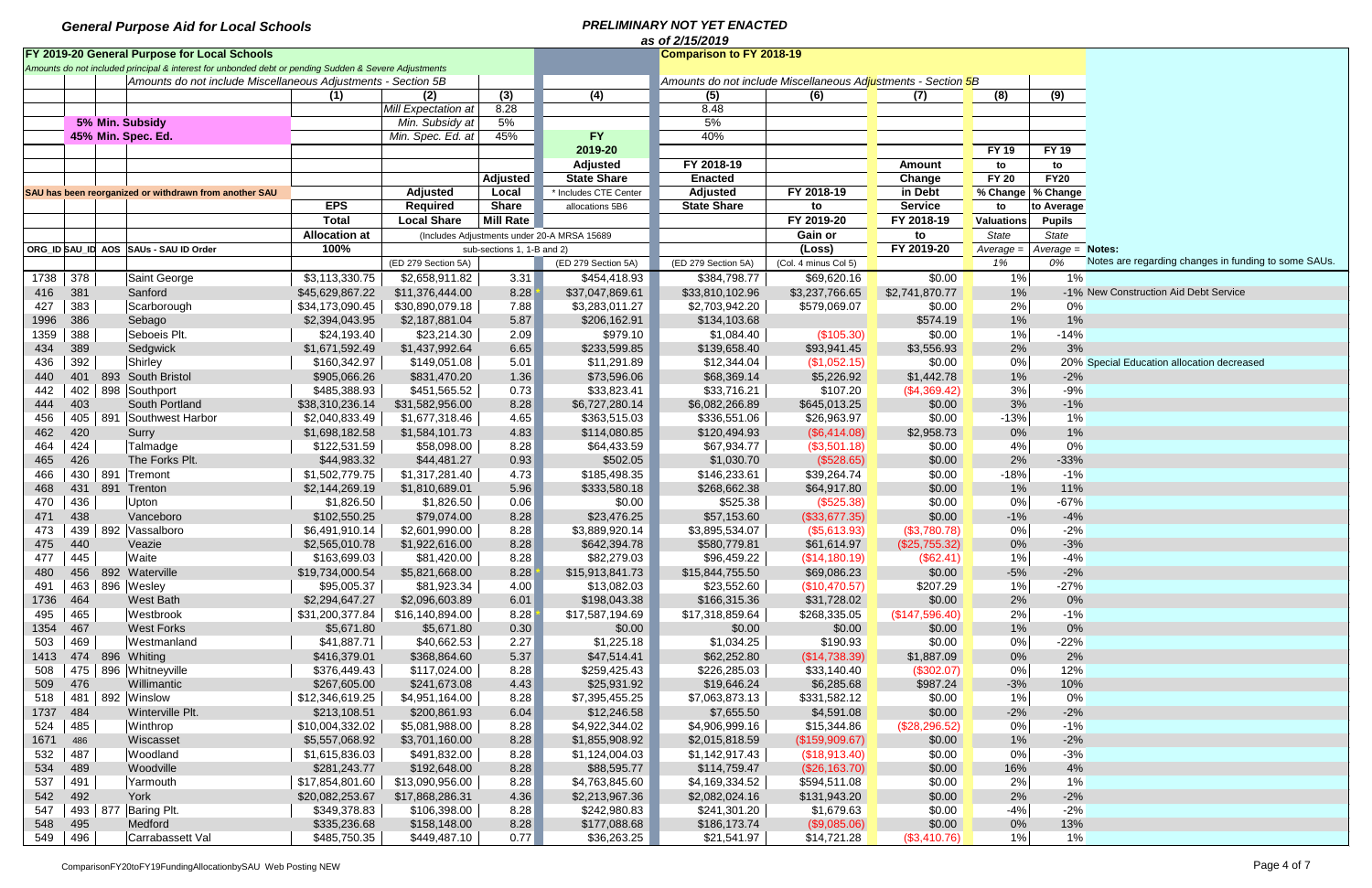|      | as of 2/15/2019 |  |                                                                                                       |                      |                     |                            |                                             |                                                               |                      |                   |                   |                     |                                                                                    |  |
|------|-----------------|--|-------------------------------------------------------------------------------------------------------|----------------------|---------------------|----------------------------|---------------------------------------------|---------------------------------------------------------------|----------------------|-------------------|-------------------|---------------------|------------------------------------------------------------------------------------|--|
|      |                 |  | FY 2019-20 General Purpose for Local Schools                                                          |                      |                     |                            |                                             | <b>Comparison to FY 2018-19</b>                               |                      |                   |                   |                     |                                                                                    |  |
|      |                 |  | Amounts do not included principal & interest for unbonded debt or pending Sudden & Severe Adjustments |                      |                     |                            |                                             |                                                               |                      |                   |                   |                     |                                                                                    |  |
|      |                 |  | Amounts do not include Miscellaneous Adjustments - Section 5B                                         |                      |                     |                            |                                             | Amounts do not include Miscellaneous Adjustments - Section 5B |                      |                   |                   |                     |                                                                                    |  |
|      |                 |  |                                                                                                       | (1)                  | (2)                 | (3)                        | (4)                                         | (5)                                                           | (6)                  | (7)               | (8)               | (9)                 |                                                                                    |  |
|      |                 |  |                                                                                                       |                      | Mill Expectation at | 8.28                       |                                             | 8.48                                                          |                      |                   |                   |                     |                                                                                    |  |
|      |                 |  | 5% Min. Subsidy                                                                                       |                      | Min. Subsidy at     | 5%                         |                                             | 5%                                                            |                      |                   |                   |                     |                                                                                    |  |
|      |                 |  | 45% Min. Spec. Ed.                                                                                    |                      | Min. Spec. Ed. at   | 45%                        | <b>FY</b>                                   | 40%                                                           |                      |                   |                   |                     |                                                                                    |  |
|      |                 |  |                                                                                                       |                      |                     |                            | 2019-20                                     |                                                               |                      |                   | <b>FY 19</b>      | <b>FY 19</b>        |                                                                                    |  |
|      |                 |  |                                                                                                       |                      |                     |                            | <b>Adjusted</b>                             | FY 2018-19                                                    |                      | <b>Amount</b>     | to                | to                  |                                                                                    |  |
|      |                 |  |                                                                                                       |                      |                     | <b>Adjusted</b>            | <b>State Share</b>                          | <b>Enacted</b>                                                |                      | Change            | <b>FY 20</b>      | <b>FY20</b>         |                                                                                    |  |
|      |                 |  |                                                                                                       |                      | <b>Adjusted</b>     |                            |                                             | <b>Adjusted</b>                                               | FY 2018-19           | in Debt           |                   |                     |                                                                                    |  |
|      |                 |  | SAU has been reorganized or withdrawn from another SAU                                                | <b>EPS</b>           |                     | Local                      | * Includes CTE Center                       |                                                               |                      |                   |                   | % Change   % Change |                                                                                    |  |
|      |                 |  |                                                                                                       |                      | <b>Required</b>     | <b>Share</b>               | allocations 5B6                             | <b>State Share</b>                                            | to                   | <b>Service</b>    | to                | to Average          |                                                                                    |  |
|      |                 |  |                                                                                                       | <b>Total</b>         | <b>Local Share</b>  | <b>Mill Rate</b>           |                                             |                                                               | FY 2019-20           | FY 2018-19        | <b>Valuations</b> | <b>Pupils</b>       |                                                                                    |  |
|      |                 |  |                                                                                                       | <b>Allocation at</b> |                     |                            | (Includes Adjustments under 20-A MRSA 15689 |                                                               | Gain or              | to                | State             | State               |                                                                                    |  |
|      |                 |  | ORG_ID SAU_ID AOS SAUs - SAU ID Order                                                                 | 100%                 |                     | sub-sections 1, 1-B and 2) |                                             |                                                               | (Loss)               | FY 2019-20        | Average =         | $Average = Notes$ : |                                                                                    |  |
|      |                 |  |                                                                                                       |                      | (ED 279 Section 5A) |                            | (ED 279 Section 5A)                         | (ED 279 Section 5A)                                           | (Col. 4 minus Col 5) |                   | 1%                | 0%                  | Notes are regarding changes in funding to some SAUs.                               |  |
| 550  | 497             |  | <b>Beaver Cove</b>                                                                                    | \$27,718.28          | \$26,909.63         | 0.42                       | \$808.65                                    | \$7,119.20                                                    | (\$6,310.55)         | \$0.00            | 1%                | $-17%$              |                                                                                    |  |
| 1433 | 499             |  | Chebeague Island                                                                                      | \$680,477.20         | \$608,080.49        | 3.22                       | \$72,396.71                                 | \$80,255.57                                                   | (\$7,858.86)         | (\$4,219.49)      | 1%                | 6%                  |                                                                                    |  |
|      |                 |  | <b>School Administrative Districts - Reformulated Regional School Units</b>                           |                      |                     |                            |                                             |                                                               |                      |                   |                   |                     |                                                                                    |  |
| 551  | 501             |  | RSU 79/MSAD 01                                                                                        | \$18,781,171.84      | \$6,469,440.00      | 8.28                       | \$13,860,471.40                             | \$13,562,149.37                                               | \$298,322.03         | \$0.00            | $1\%$             | 2%                  |                                                                                    |  |
|      |                 |  |                                                                                                       |                      |                     |                            |                                             |                                                               |                      |                   |                   |                     | Subsidy count decreased 3%; Gifted & Talented dropped                              |  |
| 561  | 503             |  | RSU 03/MSAD 03                                                                                        | \$16,918,462.29      | \$6,625,932.00      | 8.28                       | \$10,292,530.29                             | \$10,639,423.69                                               | (\$346,893.40)       | $($ \$119,101.89) | 0%                |                     | -3% \$10,000; Special Education allocation dropped \$235,000                       |  |
| 570  | 504             |  | RSU 80/MSAD 04                                                                                        | \$5,494,099.41       | \$3,080,626.85      | 8.17                       | \$2,413,472.56                              | \$2,187,296.21                                                | \$226,176.35         | \$0.00            | $-1%$             | $-1%$               |                                                                                    |  |
| 587  | 506             |  | RSU 06/MSAD 06                                                                                        | \$42,714,337.09      | \$21,111,102.00     | 7.82                       | \$21,603,235.09                             | \$20,616,550.67                                               | \$986,684.42         | (\$37,060.48)     | 2%                | 0%                  |                                                                                    |  |
| 601  | 507             |  | RSU 07/MSAD 07                                                                                        | \$730,334.80         | \$684,146.74        | 2.14                       | \$46,188.06                                 | \$46,560.74                                                   | (\$372.68)           | \$0.00            | $-21%$            | 1%                  |                                                                                    |  |
| 603  | 508             |  | RSU 08/MSAD 08                                                                                        | \$2,443,582.85       | \$1,850,772.18      | 3.92                       | \$592,810.67                                | \$657,417.06                                                  | (\$64,606.39)        | \$0.00            | $-2%$             |                     | -1% No longer eligible for Min. Econ. Disadvantaged Adj.                           |  |
| 616  | 510             |  | MSAD 10                                                                                               | \$216,745.49         | \$195,946.11        | 6.57                       | \$20,799.38                                 | 10620.83                                                      | \$10,178.55          | \$0.00            | 2%                | 9%                  |                                                                                    |  |
| 617  | 511             |  | RSU 11/MSAD 11                                                                                        | \$21,532,044.19      | \$7,397,214.00      | 8.28                       | \$14,134,830.19                             | \$13,735,772.67                                               | \$399,057.52         | \$0.00            | 1%                | $-1%$               |                                                                                    |  |
| 626  | 512             |  | RSU 82/MSAD 12                                                                                        | \$1,522,399.06       | \$924,738.00        | 8.28                       | \$597,661.06                                | \$734,846.75                                                  | (\$137,185.69)       | \$0.00            | 1%                | $-7%$               |                                                                                    |  |
| 628  | 513             |  | RSU 83/MSAD 13                                                                                        | \$1,956,168.18       | \$1,161,738.69      | 7.39                       | \$794,429.49                                | \$921,391.82                                                  | (\$126,962.33)       | \$0.00            | 3%                |                     | -8% Subsidy count dropped 8%                                                       |  |
| 633  | 514             |  | RSU 84/MSAD 14                                                                                        | \$1,559,779.00       | \$715,836.51        | 6.89                       | \$843,942.49                                | \$822,348.72                                                  | \$21,593.77          | \$0.00            | $-1%$             | $-4%$               |                                                                                    |  |
| 635  | 515             |  | RSU 15/MSAD 15                                                                                        | \$21,901,295.63      | \$11,550,600.00     | 8.28                       | \$10,350,695.63                             | \$10,372,854.59                                               | (\$22,158.96)        | (\$153,749.97)    | 1%                | $-1%$               |                                                                                    |  |
|      | 517             |  |                                                                                                       |                      |                     | 7.71                       |                                             |                                                               |                      |                   |                   |                     |                                                                                    |  |
| 646  |                 |  | RSU 17/MSAD 17                                                                                        | \$36,544,435.51      | \$18,603,753.28     |                            | \$17,940,682.23                             | \$17,679,857.94                                               | \$260,824.29         | (\$92,744.96)     | 0%                | 0%                  |                                                                                    |  |
| 662  | 519             |  | 877 RSU 85/MSAD 19                                                                                    | \$1,348,256.60       | \$1,107,457.04      | 6.38                       | \$240,799.56                                | \$245,458.07                                                  | (\$4,658.51)         | \$3,612.94        | $-2%$             | $-9%$               |                                                                                    |  |
| 664  | 520             |  | RSU 86/MSAD 20                                                                                        | \$5,345,597.65       | \$1,427,472.00      | 8.28                       | \$3,918,125.65                              | \$3,854,901.95                                                | \$63,223.70          | \$0.00            | $-2%$             | $-3%$               |                                                                                    |  |
| 681  | 523             |  | RSU 87/MSAD 23                                                                                        | \$8,448,614.94       | \$2,775,042.00      | 8.28                       | \$5,673,572.94                              | \$5,629,160.65                                                | \$44,412.29          | \$0.00            | 1%                | 0%                  |                                                                                    |  |
| 685  | 524             |  | RSU 88/MSAD 24                                                                                        | \$3,668,215.71       | \$721,241.15        | 7.50                       | \$3,224,743.84                              | \$3,406,828.92                                                | (\$182,085.08)       | \$0.00            | $-1%$             | $-2%$               |                                                                                    |  |
| 696  | 527             |  | MSAD 27                                                                                               | \$8,036,523.39       | \$2,968,518.00      | 8.28                       | \$5,068,005.39                              | \$4,637,240.61                                                | \$430,764.78         | \$0.00            | 1%                | $-1%$               |                                                                                    |  |
| 703  | 528             |  | RSU 28/MSAD 28                                                                                        | \$8,120,527.24       | \$7,250,962.39      | 6.00                       | \$869,564.85                                | \$710,832.93                                                  | \$158,731.92         | \$0.00            | $-14%$            | 0%                  |                                                                                    |  |
| 707  | 529             |  | <b>RSU 29/MSAD 29</b>                                                                                 | \$13,767,455.38      | \$3,220,782.00      | 8.28                       | \$10,546,673.38                             | \$10,170,393.61                                               | \$376,279.77         | \$0.00            | $-2%$             | 0%                  |                                                                                    |  |
| 713  |                 |  | 530   890   RSU 30/MSAD 30                                                                            | \$2,683,382.95       | \$860,844.00        | 8.28                       | \$1,822,538.95                              | \$1,843,116.04                                                | (\$20,577.09)        | \$1,234.64        | 1%                | $-1%$               |                                                                                    |  |
| 718  | 531             |  | 843 RSU 31/MSAD 31                                                                                    | \$4,585,052.54       | \$2,016,456.00      | 8.28                       | \$2,568,596.54                              | \$2,499,088.66                                                | \$69,507.88          | \$0.00            | $-2%$             | $-4%$               |                                                                                    |  |
|      |                 |  |                                                                                                       |                      |                     |                            |                                             |                                                               |                      |                   |                   |                     | Elementary & Secondary EPS rates dropped; Subsidy                                  |  |
|      |                 |  |                                                                                                       |                      |                     |                            |                                             |                                                               |                      |                   |                   |                     | count reduced 5%; Disadvantaged rate reduced 2%;<br>-5% Teacher Retirement dropped |  |
| 722  | 532             |  | RSU 32/MSAD 32                                                                                        | \$3,876,398.87       | \$1,002,444.99      | 8.18                       | \$2,873,953.88                              | \$3,024,995.63                                                | (\$151,041.75)       | (\$28,686.92)     | 0%                |                     |                                                                                    |  |
| 726  | 533             |  | RSU 33/MSAD 33                                                                                        | \$2,493,842.59       | \$987,114.00        | 8.28                       | \$2,367,781.82                              | \$2,513,958.05                                                | (\$146, 176.23)      | \$0.00            | $-1\%$            | $-3%$               |                                                                                    |  |
| 743  | 535             |  | RSU 35/MSAD 35                                                                                        | \$24,196,379.53      | \$13,223,712.00     | 8.28                       | \$10,972,667.53                             | \$10,223,014.49                                               | \$749,653.04         | \$0.00            | 1%                | $-1%$               | Elementary & Secondary EPS rates dropped;                                          |  |
|      |                 |  |                                                                                                       |                      |                     |                            |                                             |                                                               |                      |                   |                   |                     | Disadvantaged rate reduced 1.5%; No longer eligible for                            |  |
|      |                 |  |                                                                                                       |                      |                     |                            |                                             |                                                               |                      |                   |                   |                     | Isolated Small School Adj.; Special Education allocation                           |  |
| 753  | 537             |  | RSU 37/MSAD 37                                                                                        | \$6,811,866.96       | \$4,257,990.00      | 8.28                       | \$2,553,876.96                              | \$2,727,935.54                                                | (\$174,058.58)       | \$0.00            | $-2%$             |                     | 1% decreased \$99,693                                                              |  |
| 765  | 540             |  | RSU 40/MSAD 40                                                                                        | \$22,232,114.06      | \$11,302,107.35     | 8.07                       | \$10,930,006.71                             | \$9,800,795.68                                                | \$1,129,211.03       | (\$28,229.55)     | 1%                | 3%                  |                                                                                    |  |
| 774  |                 |  | 541 843 RSU 41/MSAD 41                                                                                | \$7,187,605.84       | \$1,347,156.00      | 8.28                       | \$5,840,449.84                              | \$5,716,024.60                                                | \$124,425.24         | \$0.00            | $-2%$             | $-5%$               |                                                                                    |  |
|      |                 |  |                                                                                                       |                      |                     |                            |                                             |                                                               |                      |                   |                   |                     | Subsidy count decreased 3%; Decrease in Isolated Small                             |  |
|      |                 |  |                                                                                                       |                      |                     |                            |                                             |                                                               |                      |                   |                   |                     | School Adj amount due to less students; Special                                    |  |
|      |                 |  |                                                                                                       |                      |                     |                            |                                             |                                                               |                      |                   |                   |                     | education allocation decreased \$50,000; Valuation                                 |  |
| 780  | 542             |  | RSU 42/MSAD 42                                                                                        | \$3,461,085.36       | \$1,256,490.00      | 8.28                       | \$2,204,595.36                              | \$2,341,925.99                                                | (\$137,330.63)       | \$0.00            | 4%                |                     | -3% increase 4%                                                                    |  |
| 789  | 544             |  | RSU 44/MSAD 44                                                                                        | \$6,674,889.53       | \$5,958,142.20      | 4.61                       | \$716,747.33                                | \$730,895.08                                                  | (S14, 147.75)        | \$0.00            | 2%                | 2%                  |                                                                                    |  |
| 795  | 545             |  | RSU 45/MSAD 45                                                                                        | \$3,734,413.85       | \$875,886.00        | 8.28                       | \$2,858,527.85                              | \$2,654,656.26                                                | \$203,871.59         | \$0.00            | $-1%$             | $-4%$               |                                                                                    |  |
|      |                 |  |                                                                                                       |                      |                     |                            |                                             |                                                               |                      |                   |                   |                     |                                                                                    |  |

ComparisonFY20toFY19FundingAllocationbySAU Web Posting NEW Page 5 of 7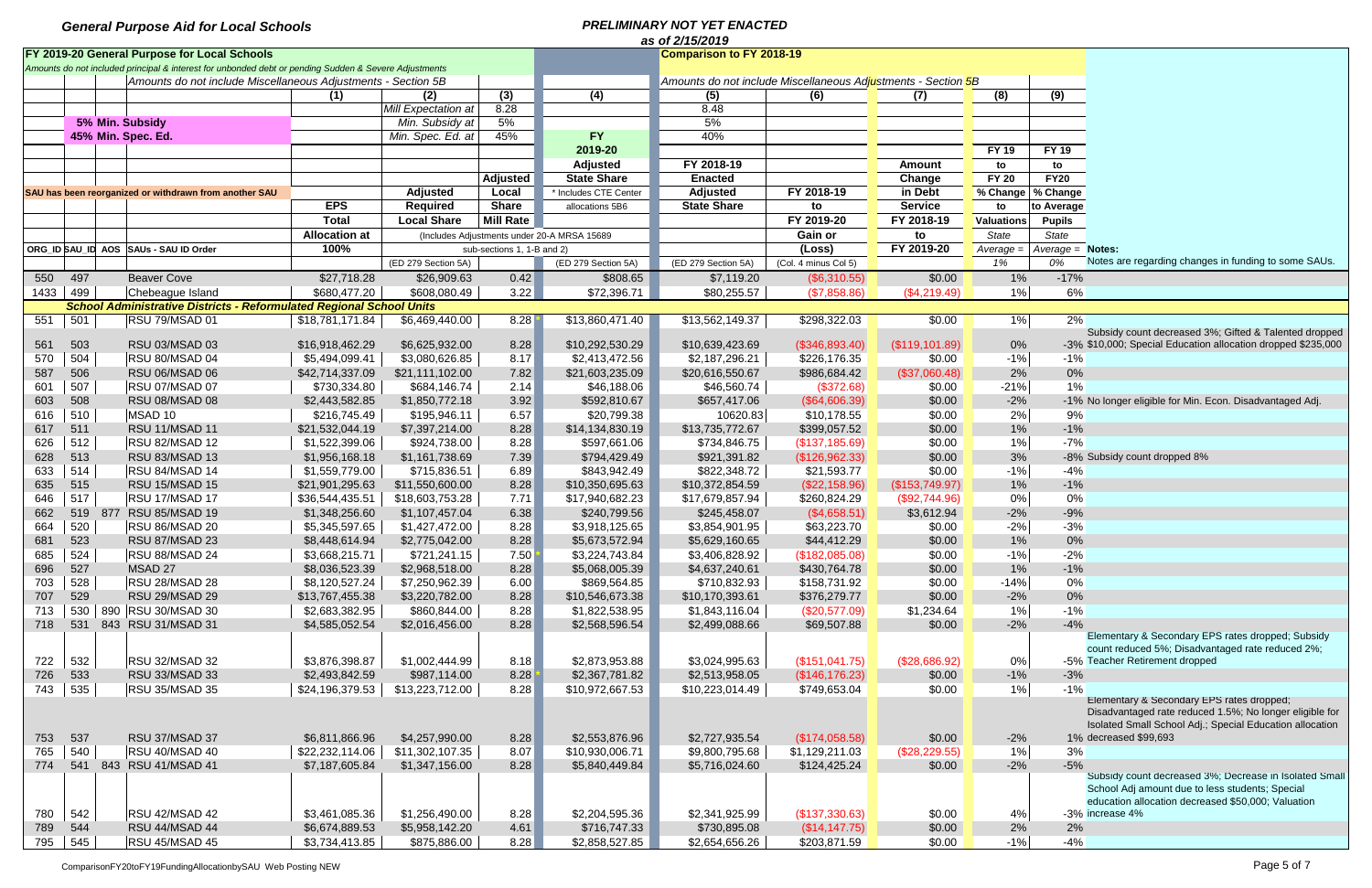|            | as of 2/15/2019 |  |                                                                                                       |                      |                     |                            |                                             |                     |                                                                              |                   |                   |                     |                                                           |  |
|------------|-----------------|--|-------------------------------------------------------------------------------------------------------|----------------------|---------------------|----------------------------|---------------------------------------------|---------------------|------------------------------------------------------------------------------|-------------------|-------------------|---------------------|-----------------------------------------------------------|--|
|            |                 |  | FY 2019-20 General Purpose for Local Schools                                                          |                      |                     |                            | <b>Comparison to FY 2018-19</b>             |                     |                                                                              |                   |                   |                     |                                                           |  |
|            |                 |  | Amounts do not included principal & interest for unbonded debt or pending Sudden & Severe Adjustments |                      |                     |                            |                                             |                     |                                                                              |                   |                   |                     |                                                           |  |
|            |                 |  | Amounts do not include Miscellaneous Adjustments - Section 5B                                         |                      |                     |                            |                                             |                     | Amounts do not include Miscellaneous Ad <mark>ju</mark> stments - Section 5B |                   |                   |                     |                                                           |  |
|            |                 |  |                                                                                                       | (1)                  | (2)                 | (3)                        | (4)                                         | (5)                 | (6)                                                                          | (7)               | (8)               | (9)                 |                                                           |  |
|            |                 |  |                                                                                                       |                      | Mill Expectation at | 8.28                       |                                             | 8.48                |                                                                              |                   |                   |                     |                                                           |  |
|            |                 |  | 5% Min. Subsidy                                                                                       |                      | Min. Subsidy at     | 5%                         |                                             | 5%                  |                                                                              |                   |                   |                     |                                                           |  |
|            |                 |  | 45% Min. Spec. Ed.                                                                                    |                      | Min. Spec. Ed. at   | 45%                        | <b>FY</b>                                   | 40%                 |                                                                              |                   |                   |                     |                                                           |  |
|            |                 |  |                                                                                                       |                      |                     |                            | 2019-20                                     |                     |                                                                              |                   | <b>FY 19</b>      | <b>FY 19</b>        |                                                           |  |
|            |                 |  |                                                                                                       |                      |                     |                            | <b>Adjusted</b>                             | FY 2018-19          |                                                                              | <b>Amount</b>     | to                | to                  |                                                           |  |
|            |                 |  |                                                                                                       |                      |                     | <b>Adjusted</b>            | <b>State Share</b>                          | <b>Enacted</b>      |                                                                              | Change            | <b>FY 20</b>      | <b>FY20</b>         |                                                           |  |
|            |                 |  | SAU has been reorganized or withdrawn from another SAU                                                |                      | <b>Adjusted</b>     | Local                      | * Includes CTE Center                       | <b>Adjusted</b>     | FY 2018-19                                                                   | in Debt           |                   | % Change   % Change |                                                           |  |
|            |                 |  |                                                                                                       | <b>EPS</b>           | <b>Required</b>     | <b>Share</b>               | allocations 5B6                             | <b>State Share</b>  | to                                                                           | <b>Service</b>    | to                | to Average          |                                                           |  |
|            |                 |  |                                                                                                       | <b>Total</b>         | <b>Local Share</b>  | <b>Mill Rate</b>           |                                             |                     | FY 2019-20                                                                   | FY 2018-19        | <b>Valuations</b> | <b>Pupils</b>       |                                                           |  |
|            |                 |  |                                                                                                       | <b>Allocation at</b> |                     |                            |                                             |                     | Gain or                                                                      |                   | State             | State               |                                                           |  |
|            |                 |  |                                                                                                       |                      |                     |                            | (Includes Adjustments under 20-A MRSA 15689 |                     |                                                                              | to                |                   |                     |                                                           |  |
|            |                 |  | ORG ID SAU ID AOS SAUS - SAU ID Order                                                                 | 100%                 |                     | sub-sections 1, 1-B and 2) |                                             |                     | (Loss)                                                                       | FY 2019-20        | Average =         | $Average = Notes$ : | Notes are regarding changes in funding to some SAUs.      |  |
|            |                 |  |                                                                                                       |                      | (ED 279 Section 5A) |                            | (ED 279 Section 5A)                         | (ED 279 Section 5A) | (Col. 4 minus Col 5)                                                         |                   | 1%                | 0%                  |                                                           |  |
| 798        |                 |  | 546 894 MSAD 46                                                                                       | \$12,167,213.10      | \$3,012,816.00      | 8.28                       | \$10,624,752.63                             | \$10,787,250.29     | (\$162,497.66)                                                               | (\$39,667.36)     | 0%                | $-1%$               |                                                           |  |
| 826        | 549             |  | RSU 49/MSAD 49                                                                                        | \$22,408,612.51      | \$7,451,586.00      | 8.28                       | \$14,957,026.51                             | \$14,388,801.84     | \$568,224.67                                                                 | \$0.00            | 1%                | 0%                  |                                                           |  |
| 839        | 551             |  | RSU 51/MSAD 51                                                                                        | \$25,546,861.12      | \$13,727,136.00     | 8.28                       | \$11,819,725.12                             | \$10,880,595.60     | \$939,129.52                                                                 | (\$21,680.51)     | 3%                | 2%                  |                                                           |  |
| 847        | 552             |  | RSU 52/MSAD 52                                                                                        | \$22,433,835.69      | \$8,090,802.00      | 8.28                       | \$14,343,033.69                             | \$14,823,835.08     | (\$480,801.39)                                                               | (\$879,700.00)    | 1%                |                     | 1% School Construction bond paid off                      |  |
| 854        | 553             |  | RSU 53/MSAD 53                                                                                        | \$10,333,069.10      | \$3,236,790.00      | 8.28                       | \$7,096,279.10                              | \$7,130,041.59      | (\$33,762.49)                                                                | \$2,450.04        | 0%                | $-4%$               |                                                           |  |
| 860        | 554             |  | RSU 54/MSAD 54                                                                                        | \$32,086,176.25      | \$12,894,168.00     | 8.28                       | \$20,753,957.81                             | \$19,854,533.91     | \$899,423.90                                                                 | (\$41,589.23)     | $-4%$             | $-1%$               |                                                           |  |
| 874        | 555             |  | RSU 55/MSAD 55                                                                                        | \$11,783,356.17      | \$6,083,868.00      | 8.28                       | \$5,699,488.17                              | \$5,558,869.54      | \$140,618.63                                                                 | (\$38,467.89)     | 1%                | $-2%$               |                                                           |  |
| 888        | 557             |  | RSU 57/MSAD 57                                                                                        | \$35,372,177.16      | \$20,340,625.57     | 8.14                       | \$15,031,551.59                             | \$14,055,719.58     | \$975,832.01                                                                 | (\$50,537.70)     | 2%                | $-1%$               |                                                           |  |
| 898        | 558             |  | RSU 58/MSAD 58                                                                                        | \$6,146,099.79       | \$2,707,146.00      | 8.28                       | \$3,438,953.79                              | \$3,256,796.67      | \$182,157.12                                                                 | \$0.00            | 0%                | $-3%$               |                                                           |  |
| 905        | 559             |  | RSU 59/MSAD 59                                                                                        | \$7,203,655.92       | \$2,830,518.00      | 8.28                       | \$4,373,137.92                              | \$4,170,278.56      | \$202,859.36                                                                 | (\$4,704.50)      | $-4%$             | $-1%$               |                                                           |  |
| 913        | 560             |  | RSU 60/MSAD 60                                                                                        | \$35,430,322.79      | \$14,417,964.00     | 8.28                       | \$21,012,358.79                             | \$20,403,858.89     | \$608,499.90                                                                 | \$0.00            | 2%                | 2%                  |                                                           |  |
|            |                 |  |                                                                                                       |                      |                     |                            |                                             |                     |                                                                              |                   |                   |                     | Error reporting Disadvantaged Counts - pending            |  |
| 922        | 561             |  | RSU 61/MSAD 61                                                                                        | \$18,672,399.79      | \$15,856,130.66     | 6.72                       | \$3,722,189.55                              | \$4,386,509.97      | (\$664,320.42)                                                               | (\$574.19)        | 1%                |                     | -1% correction                                            |  |
| 932        | 563             |  | 881 RSU 63/MSAD 63                                                                                    | \$8,527,204.29       | \$4,366,734.00      | 8.28                       | \$4,160,470.29                              | \$4,059,142.18      | \$101,328.11                                                                 | (\$1,710.01)      | 1%                | $-2%$               |                                                           |  |
| 936        | 564             |  | RSU 64/MSAD 64                                                                                        | \$13,150,399.88      | \$3,896,154.00      | 8.28                       | \$9,254,245.88                              | \$8,948,397.51      | \$305,848.37                                                                 | (\$21,408.82)     | 0%                | 0%                  |                                                           |  |
| 944        | 565             |  | RSU 65/MSAD 65                                                                                        | \$18,193.52          | \$17,542.12         | 0.56                       | \$651.40                                    | \$680.70            | (\$29.30)                                                                    | \$0.00            | $-5%$             | $-33%$              |                                                           |  |
|            |                 |  |                                                                                                       |                      |                     |                            |                                             |                     |                                                                              |                   |                   |                     | Elementary EPS rate dropped; Subsidy counts declined      |  |
| 951        | 568             |  | RSU 68/MSAD 68                                                                                        | \$10,470,089.01      | \$4,176,570.00      | 8.28                       | \$6,293,519.01                              | \$6,435,199.37      | (\$141,680.36)                                                               | (\$26,450.56)     | 1%                | $-1\%$ 1%           |                                                           |  |
| 957        | 570             |  | RSU 70/MSAD 70                                                                                        | \$5,098,744.16       | \$1,888,518.99      | 5.97                       | \$3,210,225.17                              | \$3,103,559.74      | \$106,665.43                                                                 | \$0.00            | $-1%$             | 0%                  |                                                           |  |
| 969        | 572             |  | RSU 72/MSAD 72                                                                                        | \$15,628,125.18      | \$9,515,442.79      | 6.16                       | \$6,112,682.39                              | \$5,591,490.13      | \$521,192.26                                                                 | \$12,511.01       | 0%                | 3%                  |                                                           |  |
| 976        | 574             |  | RSU 74/MSAD 74                                                                                        | \$8,236,395.67       | \$3,812,048.33      | 7.57                       | \$4,424,347.34                              | \$4,467,670.83      | (\$43,323.49)                                                                | (\$14,724.00)     | 1%                | $-2%$               |                                                           |  |
| 984        | 575             |  | RSU 75/MSAD 75                                                                                        | \$30,210,219.83      | \$16,165,781.17     | 4.99                       | \$14,044,438.66                             | \$13,788,898.98     | \$255,539.68                                                                 | \$0.00            | 1%                | 1%                  |                                                           |  |
| 994        |                 |  | 576 891 MSAD 76                                                                                       | \$746,329.82         | \$633,882.70        | 3.99                       | \$112,447.12                                | \$85,732.91         | \$26,714.21                                                                  | \$0.00            | $0\%$             | $-4%$               |                                                           |  |
|            |                 |  | <b>Maine Indian Education</b>                                                                         |                      |                     |                            |                                             |                     |                                                                              |                   |                   |                     |                                                           |  |
| 1009       | 791             |  | Indian Island                                                                                         | \$1,652,702.00       | \$75,762.00         | 8.28                       | $\overline{\$1,576,940.00}$                 | \$1,595,865.50      | (\$18,925.50)                                                                | \$0.00            | 1%                | $-2%$               |                                                           |  |
| 1011       | 792             |  | Indian Township                                                                                       | \$2,248,599.20       | \$24,909.00         | 8.28                       | \$2,223,690.20                              | \$2,265,382.25      | ( \$41,692.05)                                                               | \$0.00            | 2%                | $-1%$               |                                                           |  |
| 1013       | 793             |  | Pleasant Point                                                                                        | \$2,416,101.74       | \$15,111.00         | 8.28                       | \$2,400,990.74                              | \$2,217,315.80      | \$183,674.94                                                                 | \$0.00            | $1\%$             | 4%                  |                                                           |  |
|            |                 |  | <b>Regional School Units</b>                                                                          |                      |                     |                            |                                             |                     |                                                                              |                   |                   |                     |                                                           |  |
| 1438       | 801             |  | RSU 01 - LKRSU                                                                                        | \$23,074,962.57      | \$13,644,995.72     | 6.66                       | \$10,783,965.16                             | \$10,183,131.22     | \$600,833.94                                                                 | (\$33,637.75)     | 1%                | $-2%$               |                                                           |  |
| 1445       | 802             |  | <b>RSU 02</b>                                                                                         | \$23,817,377.32      | \$10,301,976.00     | 8.28                       | \$13,515,401.32                             | \$11,033,520.09     | \$2,481,881.23                                                               | \$1,707,612.11    | $1\%$             |                     | 0% New Construction Aid Debt Service                      |  |
|            |                 |  |                                                                                                       |                      |                     |                            |                                             |                     |                                                                              |                   |                   |                     | Subsidy counts reduced 3%; Disadvantaged rate             |  |
| 1446       | 804             |  | RSU <sub>04</sub>                                                                                     | \$16,905,284.82      | \$6,115,470.00      | 8.28                       | \$10,789,814.82                             | \$11,002,295.77     | (\$212,480.95)                                                               | (\$17,315.67)     | 1%                |                     | -3% declined 4%; Valuation increased 1%                   |  |
| 1449       | 805             |  | <b>RSU 05</b>                                                                                         | \$22,833,389.48      | \$16,652,166.42     | 7.79                       | \$6,181,223.06                              | \$5,892,272.31      | \$288,950.75                                                                 | (\$21,527.85)     | 2%                | 2%                  |                                                           |  |
| 1508       | 809             |  | <b>RSU 09</b>                                                                                         | \$30,721,246.38      | \$10,442,566.43     | 7.84                       | \$22,065,817.34                             | \$21,230,556.16     | \$835,261.18                                                                 | \$95,648.72       | 0%                | 3%                  |                                                           |  |
| 1450       | 810             |  | <b>RSU 10</b>                                                                                         | \$21,125,122.63      | \$8,388,538.12      | 7.36                       | \$12,736,584.51                             | \$11,913,940.05     | \$822,644.46                                                                 | \$0.00            | $-1\%$            | 0%                  |                                                           |  |
| 1451       | 812             |  | <b>RSU 12</b>                                                                                         | \$18,365,385.51      | \$7,998,611.07      | 7.29                       | \$10,366,774.44                             | \$10,085,374.46     | \$281,399.98                                                                 | (\$55,539.42)     | 0%                | 2%                  |                                                           |  |
| 1452 813   |                 |  | <b>RSU 13</b>                                                                                         | \$19,982,912.79      | \$15,587,138.50     | 7.69                       | \$4,395,774.29                              | \$3,693,805.08      | \$701,969.21                                                                 | \$0.00            | $0\%$             | $-1%$               |                                                           |  |
|            |                 |  |                                                                                                       |                      |                     |                            |                                             |                     |                                                                              |                   |                   |                     | Significant increase to Elementary & Secondary EPS        |  |
| 1455   814 |                 |  | RSU <sub>14</sub>                                                                                     | \$37,784,694.16      | \$22,593,371.78     | 7.73                       | \$15,191,322.38                             | \$14,118,701.42     | \$1,072,620.96                                                               | (\$36,930.52)     | 1%                |                     | 0% rates and Special Education allocation                 |  |
|            |                 |  |                                                                                                       |                      |                     |                            |                                             |                     |                                                                              |                   |                   |                     | Elementary & Secondary EPS rates dropped;                 |  |
| 1456 816   |                 |  | <b>RSU 16</b>                                                                                         | \$19,320,739.45      | \$8,380,188.00      | 8.28                       | \$10,940,551.45                             | \$11,012,182.89     | (\$71,631.44)                                                                | $($ \$863,177.90) | $1\%$             |                     | 0% Construction Aid bond paid off; valuation increased 1% |  |
|            |                 |  |                                                                                                       |                      |                     |                            |                                             |                     |                                                                              |                   |                   |                     | Subsidy counts decreased 1%; Disadvantaged rate           |  |
| 1457   818 |                 |  | RSU 18                                                                                                | \$30,365,088.00      | \$16,866,948.38     | 7.65                       | \$13,498,139.62                             | \$13,618,547.95     | (\$120,408.33)                                                               | \$3,736.96        | $1\%$             |                     | -1% decreased 7%; valuation increased 1%                  |  |

ComparisonFY20toFY19FundingAllocationbySAU Web Posting NEW Page 6 of 7